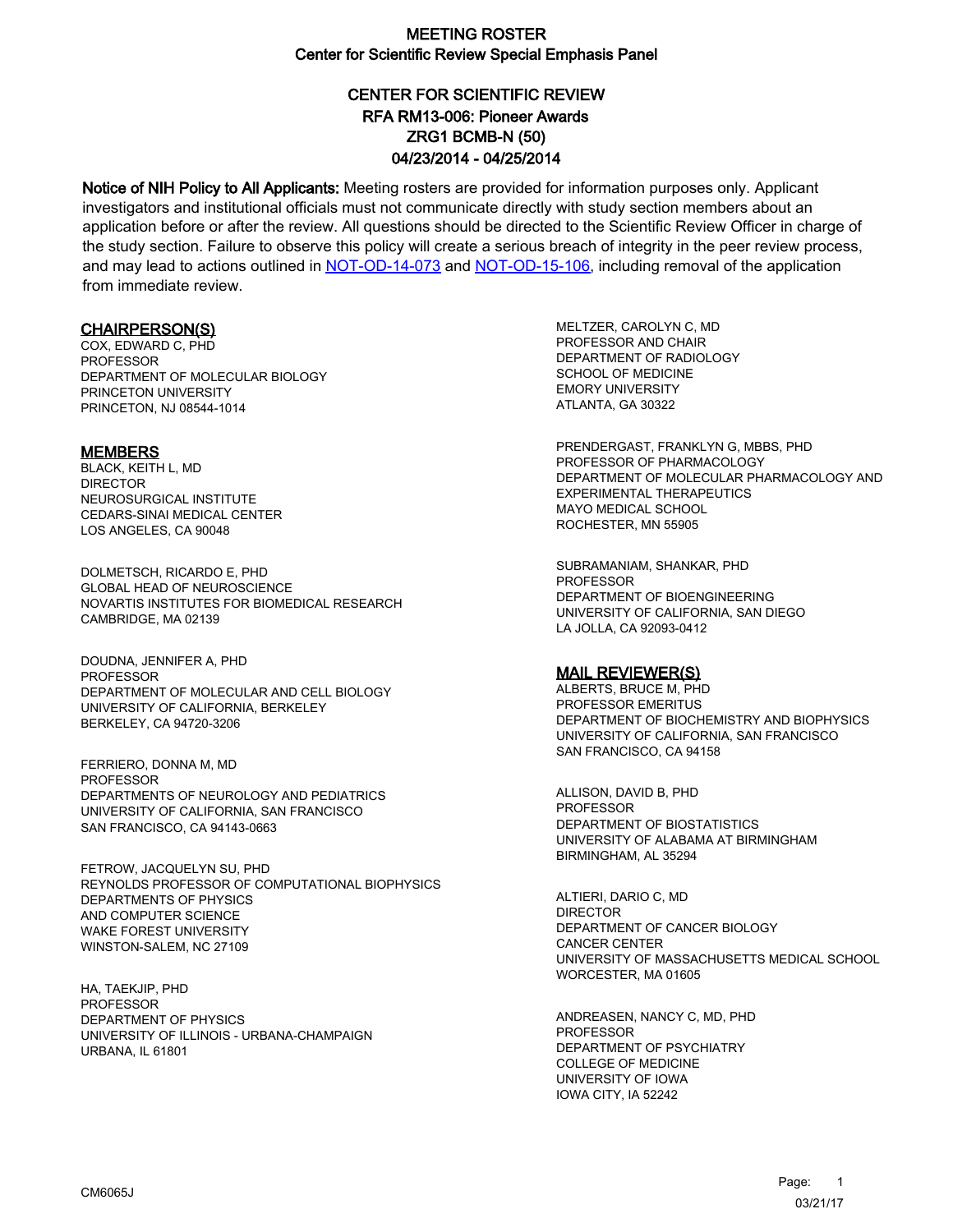# CENTER FOR SCIENTIFIC REVIEW ZRG1 BCMB-N (50) 04/23/2014 - 04/25/2014 RFA RM13-006: Pioneer Awards

Notice of NIH Policy to All Applicants: Meeting rosters are provided for information purposes only. Applicant investigators and institutional officials must not communicate directly with study section members about an application before or after the review. All questions should be directed to the Scientific Review Officer in charge of the study section. Failure to observe this policy will create a serious breach of integrity in the peer review process, and may lead to actions outlined in [NOT-OD-14-073](https://grants.nih.gov/grants/guide/notice-files/NOT-OD-14-073.html) and [NOT-OD-15-106,](https://grants.nih.gov/grants/guide/notice-files/NOT-OD-15-106.html) including removal of the application from immediate review.

AXEL, RICHARD, MD **PROFESSOR** DEPARTMENT OF BIOCHEMISTRY AND MOLECULAR BIOPHYSICS COLLEGE OF PHYSICIANS AND SURGEONS COLUMBIA UNIVERSITY NEW YORK, NY 10032

BAILEY, RYAN C, PHD ASSOCIATE PROFESSOR DEPARTMENT OF CHEMISTRY UNIVERSITY OF ILLINOIS AT URBANA-CHAMPAIGN URBANA, IL 61801

BARRETT, LISA FELDMAN, PHD DISTINGUISHED PROFESSOR DEPARTMENT OF PSYCHOLOGY NORTHEASTERN UNIVERSITY BOSTON, MA 02115

BARTON, JACQUELINE K, PHD PROFESSOR DEPARTMENT OF CHEMISTRY CALIFORNIA INSTITUTE OF TECHNOLOGY PASADENA, CA 91125

BASILE, ANTHONY, PHD SENIOR DIRECTOR DEPARTMENT OF CLINICAL PHARMACOLOGY ALLERGAN LLC IRVINE, CA 92612

BEAN, BRUCE P, PHD **PROFESSOR** DEPARTMENT OF NEUROBIOLOGY SCHOOL OF MEDICINE HARVARD UNIVERSITY BOSTON, MA 02115

BENEZRA, ROBERT I, PHD MEMBER MEMORIAL SLOAN-KETTERING CANCER CENTER NEW YORK, NY 10021

BOXER, STEVEN G, PHD **PROFESSOR** DEPARTMENT OF CHEMISTRY STANFORD UNIVERSITY STANFORD, CA 94305

BURGESS, DAVID, PHD PROFESSOR DEPARTMENT OF BIOLOGY BOSTON COLLEGE CHESTNUT HILL, MA 02467

CALIFF, ROBERT M, MD VICE CHANCELLOR AND PROFESSOR DEPARTMENT OF MEDICINE DUKE UNIVERSITY MEDICAL CENTER DURHAM, NC 27710

CAMERON, JUDY L, PHD SENIOR SCIENTIST DEPARTMENT OF PSYCHIATRY UNIVERSITY OF PITTSBURGH PITTSBURGH, PA 15213

CANTOR, CHARLES R, PHD CHIEF SCIENTIFIC OFFICER AND DIRECTOR SEQUENOM SAN DIEGO, CA 92121

CASKEY, C THOMAS, MD **PROFESSOR** DEPARTMENT OF MOLECULAR AND HUMAN GENETICS BAYLOR COLLEGE OF MEDICINE HOUSTON, TX 77030

CLARDY, JON, PHD **PROFESSOR** DEPARTMENT OF BIOLOGICAL CHEMISTRY AND MOLECULAR PHARMACOLOGY HARVARD MEDICAL SCHOOL BOSTON, MA 02115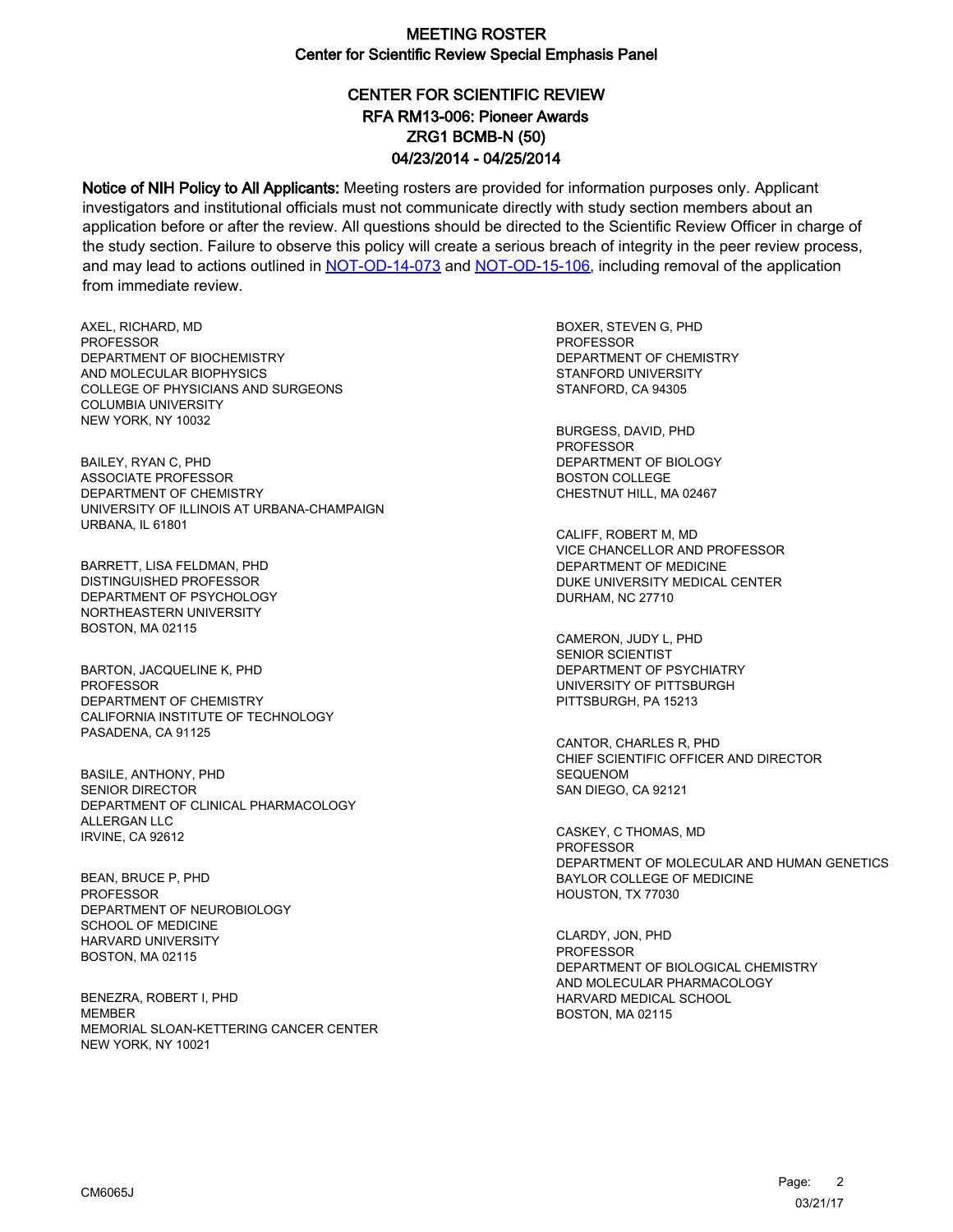# CENTER FOR SCIENTIFIC REVIEW ZRG1 BCMB-N (50) 04/23/2014 - 04/25/2014 RFA RM13-006: Pioneer Awards

Notice of NIH Policy to All Applicants: Meeting rosters are provided for information purposes only. Applicant investigators and institutional officials must not communicate directly with study section members about an application before or after the review. All questions should be directed to the Scientific Review Officer in charge of the study section. Failure to observe this policy will create a serious breach of integrity in the peer review process, and may lead to actions outlined in [NOT-OD-14-073](https://grants.nih.gov/grants/guide/notice-files/NOT-OD-14-073.html) and [NOT-OD-15-106,](https://grants.nih.gov/grants/guide/notice-files/NOT-OD-15-106.html) including removal of the application from immediate review.

COFFIN, VICKI L, PHD ASSOCIATE PROFESSOR ROSS UNIVERSITY SCHOOL OF MEDICINE DEPARTMENT OF PHARMACOLOGY NORTH BRUNSWICK,, NJ 08902

CORBETT, ANITA H, PHD PROFESSOR DEPARTMENT OF BIOCHEMISTRY EMORY UNIVERSITY SCHOOL OF MEDICINE ATLANTA, GA 30322

COWLEY, ALLEN W JR, PHD **CHAIRMAN** DEPARTMENT OF PHYSIOLOGY SCHOOL OF MEDICINE MEDICAL COLLEGE OF WISCONSIN MILWAUKEE, WI 53226

COX, NANCY J, PHD PROFESSOR AND SECTION CHIEF DEPARTMENT OF MEDICINE SECTION OF GENETIC MEDICINE THE UNIVERSITY OF CHICAGO CHICAGO, IL 60637

CSERNANSKY, JOHN G, MD PROFESSOR AND CHAIRMAN DEPARTMENT OF PSYCHIATRY AND BEHAVIORAL SCIENCES NORTHWESTERN FEINBERG SCHOOL OF MEDICINE CHICAGO, IL 60611

DAGOGO-JACK, SAMUEL, MD, MBBS PROFESSOR AND DIRECTOR DIVISION OF ENDOCRINOLOGY, DIABETES AND METABOLISM UNIVERSITY OF TENNESSEE HEALTH SCIENCE CENTER MEMPHIS, TN 38163

DISCHER, DENNIS E, PHD PROFESSOR DEPARTMENTS OF CHEMICAL AND BIOMOLECULAR ENGINEERING, CELL AND MOLECULAR BIOLOGY UNIVERSITY OF PENNSYLVANIA PHILADELPHIA, PA 19104

DOBKIN, BRUCE H, MD PROFESSOR DEPARTMENT OF NEUROLOGY REED NEUROLOGIC RESEARCH CENTER SCHOOL OF MEDICINE UNIVERSITY OF CALIFORNIA, LOS ANGELES LOS ANGELES, CA 90095

DUBNO, JUDY R, PHD PROFESSOR DEPARTMENT OF OTOLARYNGOLOGY HEAD AND NECK SURGERY MEDICAL UNIVERSITY OF SOUTH CAROLINA CHARLESTON, SC 29425

DWEIK, RAED A, MBBS, MD **PROFESSOR** DIRECTOR, PULMONARY VASCULAR PROGRAM PULMONARY, ALLERGY AND CRITICAL CARE MEDICINE THE CLEVELAND CLINIC FOUNDATION CLEVELAND, OH 44195

FLANDERS, MARTHA, PHD PROFESSOR DEPARTMENT OF NEUROSCIENCE UNIVERSITY OF MINNESOTA MINNEAPOLIS, MN 55455

GOLDBERG, BENNETT B, PHD PROFESSOR DEPARTMENT OF PHYSICS BOSTON UNIVERSITY BOSTON, MA 02215

GONZALEZ-SCARANO, FRANCISCO, MD DEAN DEPARTMENT OF NEUROLOGY SCHOOL OF MEDICINE UNIVERSTY OF TEXAS HEALTH SCIENCE CENTER AT SAN ANTONIO SAN ANTONIO, TX 78229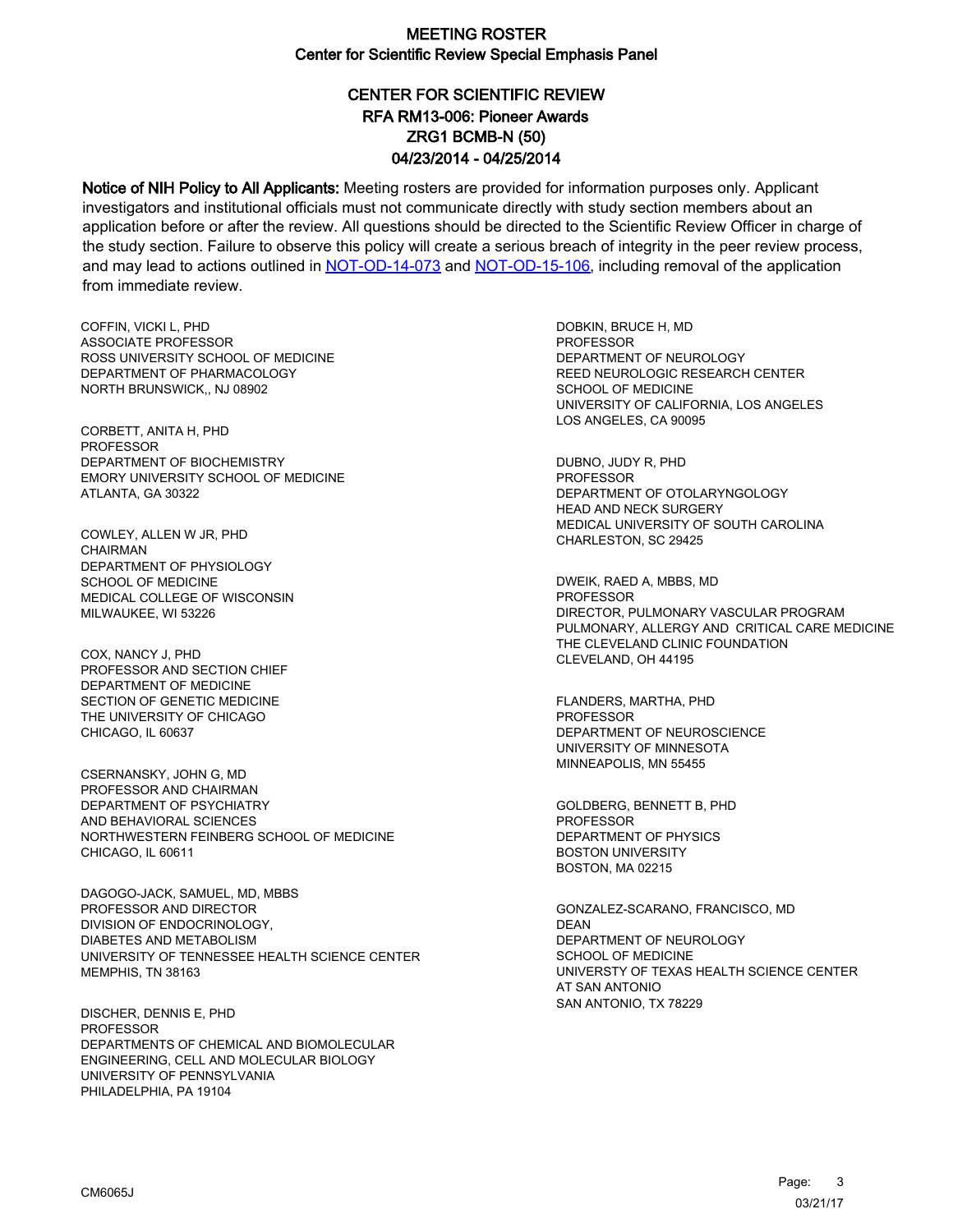# CENTER FOR SCIENTIFIC REVIEW ZRG1 BCMB-N (50) 04/23/2014 - 04/25/2014 RFA RM13-006: Pioneer Awards

Notice of NIH Policy to All Applicants: Meeting rosters are provided for information purposes only. Applicant investigators and institutional officials must not communicate directly with study section members about an application before or after the review. All questions should be directed to the Scientific Review Officer in charge of the study section. Failure to observe this policy will create a serious breach of integrity in the peer review process, and may lead to actions outlined in [NOT-OD-14-073](https://grants.nih.gov/grants/guide/notice-files/NOT-OD-14-073.html) and [NOT-OD-15-106,](https://grants.nih.gov/grants/guide/notice-files/NOT-OD-15-106.html) including removal of the application from immediate review.

GRADY, KATHLEEN L, PHD, BSN, RN ASSOCIATE PROFESSOR DEPARTMENT OF SURGERY DIVSION OF CARDIAC SURGERY CHICAGO, IL 60611

HEALD, REBECCA W, PHD PROFESSOR OF CELL AND DEVELOPMENTAL BIOLOGY DEPARTMENT OF MOLECULAR AND CELL BIOLOGY UNIVERSITY OF CALIFORNIA BERKELEY BERKELEY, CA 94720

HENDRIX, MARY J C, PHD PRESIDENT AND SCIENTIFIC DIRECTOR CHILDREN'S MEMORIAL RESEARCH CENTER MEDICAL RESEARCH INSTITUTE COUNCIL PROFESSOR LURIE COMPREHENSIVE CANCER CENTER NORTHWESTERN UNIVERSITY CHICAGO, IL 60614

HERSCHLAG, DANIEL, PHD PROFESSOR DEPARTMENT OF BIOCHEMISTRY STANFORD UNIVERSITY SCHOOL OF MEDICINE STANFORD, CA 94305-5307

HUNTER, LAWRENCE E, PHD PROFESSOR DEPARTMENT OF PHARMACOLOGY UNIVERSITY OF COLORADO HEALTH SCIENCES CENTER DENVER, CO 80262

KASHANCHI, FATAH, PHD PROFESSOR AND DIRECTOR NATIONAL CENTER FOR BIODEFENSE AND INFECTIOUS DISEASES GEORGE MASON UNIVERSITY MANASSAS, VA 20110

KENNEDY, MARY B, PHD **PROFESSOR** DIVISION OF BIOLOGY CALIFORNIA INSTITUTE OF TECHNOLOGY PASADENA, CA 91125

KINNAMON, SUE, PHD PROFESSOR DEPARTMENT OF OTOLARYNGOLOGY SCHOOL OF MEDICINE UNIVERSITY OF COLORADO DENVER AURORA, CO 80045

KOIDE, SHOHEI, PHD ASSOCIATE PROFESSOR DEPARTMENT OF BIOCHEMISTRY AND MOLECULAR BIOLOGY THE UNIVERSITY OF CHICAGO CHICAGO, IL 60637

LANGFORD, GEORGE M, PHD DEAN COLLEGE OF ARTS AND SCIENCES DEPARTMENT OF BIOLOGY SYRACUSE UNIVERSITY SYRACUSE, NY 13244

LEWIS, DOROTHY E, PHD PROFESSOR DIVISION OF INFECTIOUS DISEASES DEPARTMENT OF INTERNAL MEDICINE UNIVERSITY OF TEXAS HEALTH SCIENCE CENTER HOUSTON, TX 77030

LI, CHENZHONG, PHD ASSOCIATE PROFESSOR DEPARTMENT OF BIOMEDICAL ENGINEERING FLORIDA INTERNATIONAL UNIVERSITY MIAMI, FL 33174

LICHTARGE, OLIVIER, PHD, MD PROFESSOR DEPARTMENT OF MOLECULAR AND HUMAN GENETICS BAYLOR COLLEGE OF MEDICINE HOUSTON, TX 77030

LO, DAVID D, MD, PHD DISTINGUISHED PROFESSOR DIVISION OF BIOMEDICAL SCIENCES UNIVERSITY OF CALIFORNIA, RIVERSIDE RIVERSIDE, CA 92521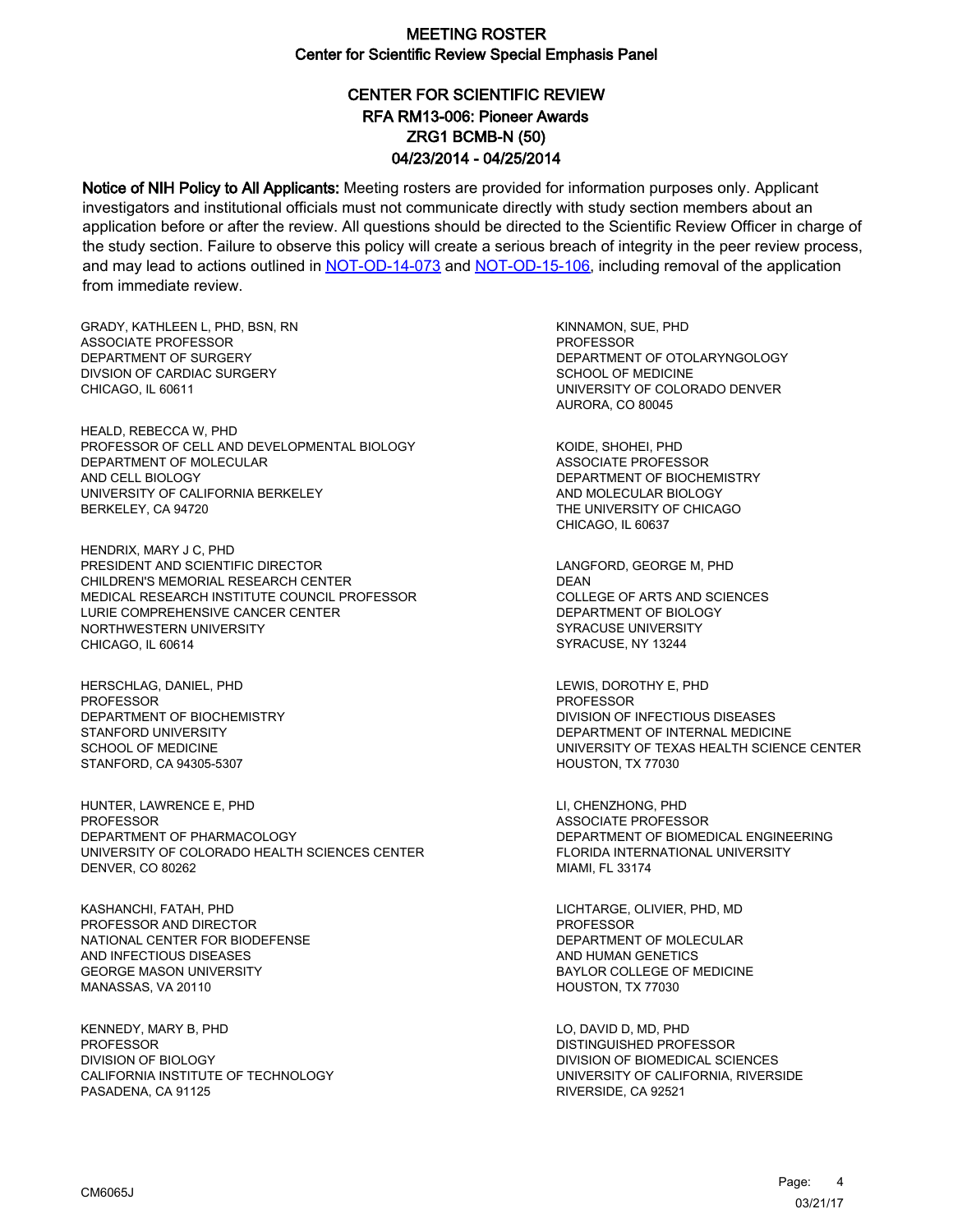# CENTER FOR SCIENTIFIC REVIEW ZRG1 BCMB-N (50) 04/23/2014 - 04/25/2014 RFA RM13-006: Pioneer Awards

Notice of NIH Policy to All Applicants: Meeting rosters are provided for information purposes only. Applicant investigators and institutional officials must not communicate directly with study section members about an application before or after the review. All questions should be directed to the Scientific Review Officer in charge of the study section. Failure to observe this policy will create a serious breach of integrity in the peer review process, and may lead to actions outlined in [NOT-OD-14-073](https://grants.nih.gov/grants/guide/notice-files/NOT-OD-14-073.html) and [NOT-OD-15-106,](https://grants.nih.gov/grants/guide/notice-files/NOT-OD-15-106.html) including removal of the application from immediate review.

LOEW, LESLIE M, PHD PROFESSOR AND DIRECTOR DEPARTMENT OF CELL BIOLOGY COMPUTER SCIENCE AND ENGINEERING DIRECTOR, CENTER FOR CELL ANALYSIS AND MODELING UNIVERSITY OF CONNECTICUT HEALTH CENTER FARMINGTON, CT 06030

LOVERDE, PHILIP T, PHD PROFESSOR DEPARTMENT OF BIOCHEMISTRY AND PATHOLOGY UNIVERSITY OF TEXAS HEALTH SCIENCE CENTER SAN ANTONIO, TX 78229

MALIK, ASRAR B, PHD DISTINGUISHED PROFESSOR AND HEAD DEPARTMENT OF PHARMACOLOGY COLLEGE OF MEDICINE UNIVERSITY OF ILLINOIS CHICAGO, IL 60612

MOCK, DONALD M, MD, PHD **PROFESSOR** DEPARTMENT OF BIOCHEMISTRY, MOLECULAR BIOLOGY AND PEDIATRICS UNIVERSITY OF ARKANSAS MEDICAL SCIENCES LITTLE ROCK, AR 72202

MOROZOV, ALEXANDRE V, PHD ASSOCIATE PROFESSOR DEPARTMENT OF PHYSICS AND ASTRONOMY RUTGERS UNIVERSITY PISCATAWAY, NJ 08854-8019

NAVARRO, JAVIER V, PHD PROFESSOR DEPARTMENT OF PHYSIOLOGY AND BIOPHYSICS THE UNIVERSITY OF TEXAS MEDICAL BRANCH GALVESTON, TX 77555

NIE, SHUMING, PHD PROFESSOR AND WALLACE H .COULTER DISTINGUISHED **CHAIR** DEPARTMENT OF BIOMEDICAL ENGINEERING EMORY UNIVERSITY ATLANTA, GA 30322

NOMIKOS, GEORGE G, PHD, MD SENIOR MEDICAL DIRECTOR, NEUROSCIENCE GLOBAL MEDICAL SCIENCE ASTELLAS PHARMA GLOBAL DEVELOPMENT, INC DEERFIELD, IL 60015

OLIVER, JANET M, PHD REGENTS' PROFESSOR EMERITA AND HARVEY CHAIR, DEPARTMENT OF PATHOLOGY FOUNDING DIRECTOR, NIGMS CENTER FOR THE SPATIOTEMPORAL MODELING OF CELL SIGNALING PI AND DIRECTOR, NCI CANCER NANOTECHNOLOGY TRAINING CENTER, UNIVERSITY OF NEW MEXICO ALBUQUERQUE, NM 87131-0001

PALESE, PETER, PHD PROFESSOR DEPARTMENT OF MICROBIOLOGY MOUNT SINAI SCHOOL OF MEDICINE NEW YORK, NY 10029

PENNER, REINHOLD, PHD, MD DIRECTOR OF RESEARCH AND PROFESSOR CENTER FOR BIOMEDICAL RESEARCH THE QUEEN'S MEDICAL CENTER UNIVERSITY OF HAWAII HONOLULU, HI 96813

PIWNICA-WORMS, DAVID, MD, PHD PROFESSOR OF RADIOLOGY DIRECTOR, MOLECULAR IMAGING CENTER WASHINTON UNIVERSITY SCHOOL OF MEDICINE ST. LOUIS, MO 63110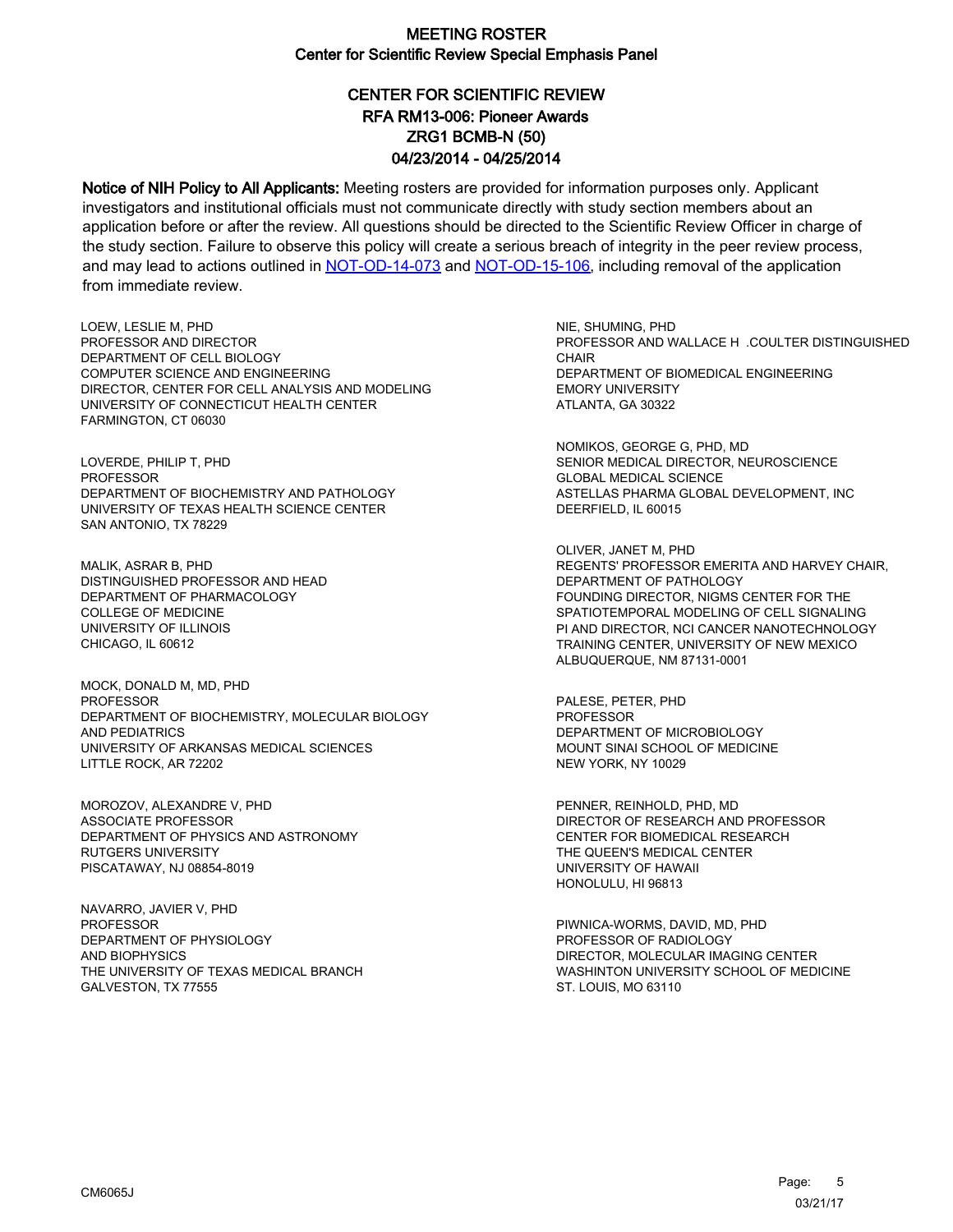# CENTER FOR SCIENTIFIC REVIEW ZRG1 BCMB-N (50) 04/23/2014 - 04/25/2014 RFA RM13-006: Pioneer Awards

Notice of NIH Policy to All Applicants: Meeting rosters are provided for information purposes only. Applicant investigators and institutional officials must not communicate directly with study section members about an application before or after the review. All questions should be directed to the Scientific Review Officer in charge of the study section. Failure to observe this policy will create a serious breach of integrity in the peer review process, and may lead to actions outlined in [NOT-OD-14-073](https://grants.nih.gov/grants/guide/notice-files/NOT-OD-14-073.html) and [NOT-OD-15-106,](https://grants.nih.gov/grants/guide/notice-files/NOT-OD-15-106.html) including removal of the application from immediate review.

PORRINO, LINDA J, PHD **PROFESSOR** DEPARTMENT OF PHYSIOLOGY AND PHARMACOLOGY SCHOOL OF MEDICINE WAKE FOREST UNIVERSITY WINSTON-SALEM, NC 27157

QUIOCHO, FLORANTE A, PHD PROFESSOR DEPARTMENT OF BIOCHEMISTRY AND MOLECULAR BIOLOGY BAYLOR COLLEGE OF MEDICINE HOUSTON, TX 77030

SALI, ANDREJ, PHD **PROFESSOR** DEPARTMENTS OF BIOPHARMACEUTICAL SCIENCES AND PHARMACEUTICAL CHEMISTRY UNIVERSITY OF CALIFORNIA, SAN FRANCISCO SAN FRANCISCO, CA 94158

SCHOENBAUM, ELLIE E, MD, PHD **PROFESSOR** DEPARTMENT OF EPIDEMIOLOGY AND POPULATION HEALTH ALBERT EINSTEIN COLLEGE OF MEDICINE MONTEFIORE MEDICAL CENTER BRONX, NY 10461

SCHUPBACH, GERTRUD M, PHD PROFESSOR DEPARMENT OF MOLECULAR BIOLOGY PRINCETON UNIVERSITY PRINCETON, NJ 08540

SEGAL, ROSALIND A, MD, PHD PROFESSOR DEPARTMENT OF PEDIATRIC ONCOLOGY DANA-FARBER CANCER INSTITUTE BOSTON, MA 02115

SHIH, JEAN CHEN, PHD BOYD AND ELSIE WELIN PROFESSOR DEPARTMENT OF MOLECULAR PHARMACOLOGY AND TOXICOLOGY PHARMACEUTICAL SCIENCE CENTER UNIVERSITY OF SOUTHERN CALIFORNIA LOS ANGELES, CA 90033

SINGER, BURTON H, PHD CHARLES AND MARIE ROBERTSON PROFESSOR EMERGING PATHOGENS INSTITUTE UNIVERSITY OF FLORIDA GAINESVILLE, FL 32610-0009

STRAIN, ERIC C, MD **PROFESSOR** DEPARTMENT OF PSYCHIATRY AND BEHAVIORAL SCIENCES SCHOOL OF MEDICINE JOHNS HOPKINS UNIVERSITY BALTIMORE, MD 21224

STULTZ, COLLIN M, MD, PHD W.M. KECK ASSOCIATE PROFESSOR DEPARTMENT OF ELECTRICAL ENGINEERING AND COMPUTER SCIENCE DIVISION OF HEALTH SCIENCES AND TECHNOLOGY MASSACHUSETTS INSTITUTE OF TECHNOLOGY CAMBRIDGE, MA 02139

SULZER, DAVID, PHD PROFESSOR DEPARTMENT OF NEUROLOGY COLUMBIA UNIVERSITY NEW YORK, NY 10032

SWEEDLER, JONATHAN V, PHD PROFESSOR DEPARTMENT OF CHEMISTRY UNIVERSITY OF ILLINOIS, URBANA-CHAMPAIGN URBANA, IL 61801